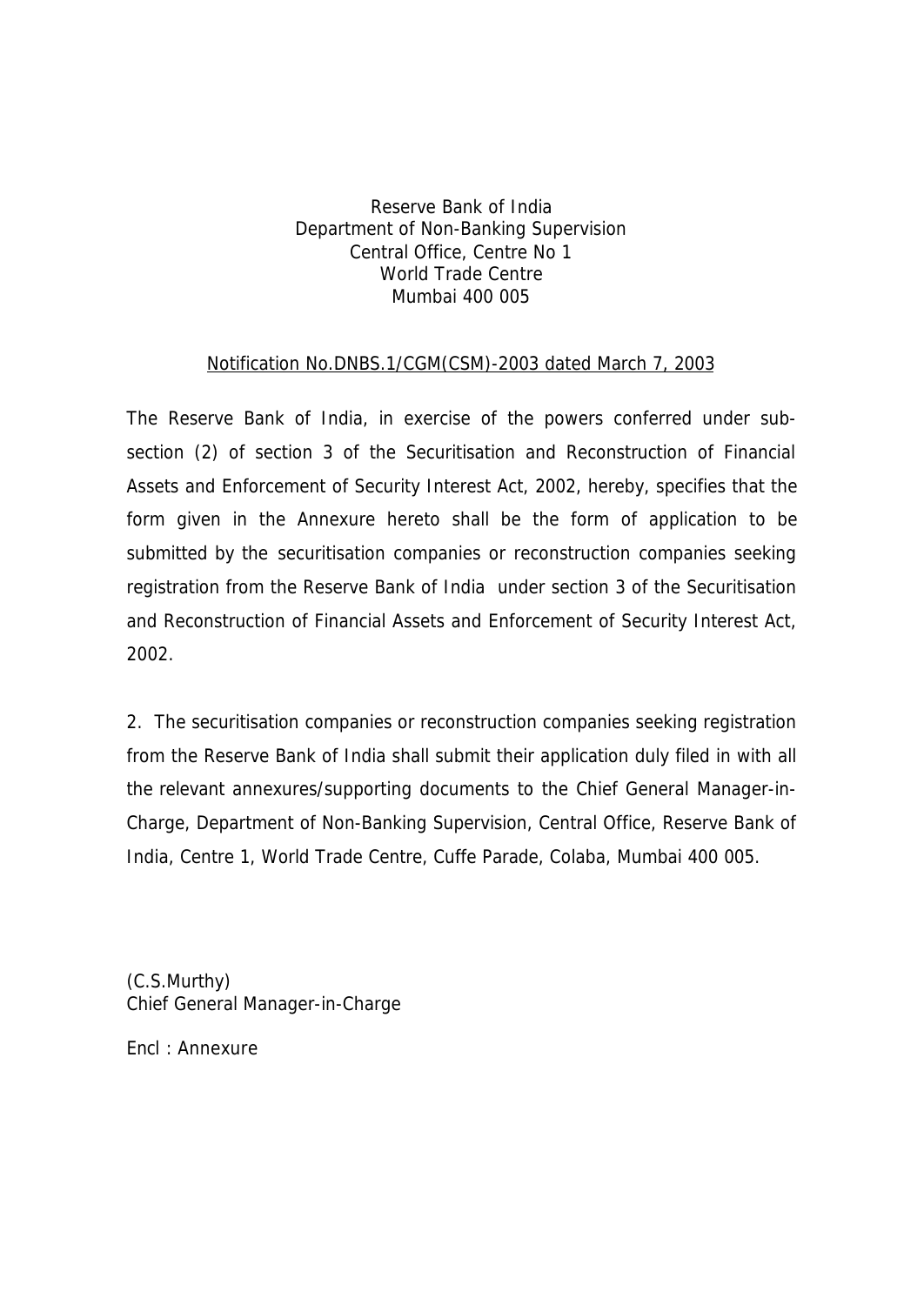#### **FORM OF APPLICATION FOR CERTIFICATE OF REGISTRATION TO COMMENCE / CARRY ON THE BUSINESS OF A SECURITISATION COMPANY OR RECONSTRUCTION COMPANY**

(Vide Section 3 of The Securitisation and Reconstruction of Financial Assets and Enforcement of Security Interest Act, 2002)

**-------------------------------------------**

By Registered Post AD/Hand Delivery

Name of the company (in block letters) Address of registered office

To

The Chief General Manager-in-Charge Department of Non-Banking Supervision, Second Floor Reserve Bank of India Central Office Centre No 1, World Trade Centre Mumbai 400 005

Dear Sir,

## **Application for a Certificate of Registration to commence / carry on\* the business of a Securitisation Company or Reconstruction Company**

We make this application in terms of sub-section (2) of section 3 of The Securitisation and Reconstruction of Financial Assets and Enforcement of Security Interest Act, 2002 for issue of a Certificate of Registration. The required documents / information as per the instructions are furnished.

2. We are desirous of commencing / carrying on\* the business of a Securitisation Company or Reconstruction Company. Hence, we hereby request you to kindly issue the necessary Certificate of Registration under sub-section (1) of section 3 of the Securitisation and Reconstruction of Financial Assets and Enforcement of Security Interest Act, 2002 to enable our company to commence/carry on\* the business of Securitisation Company or Reconstruction Company.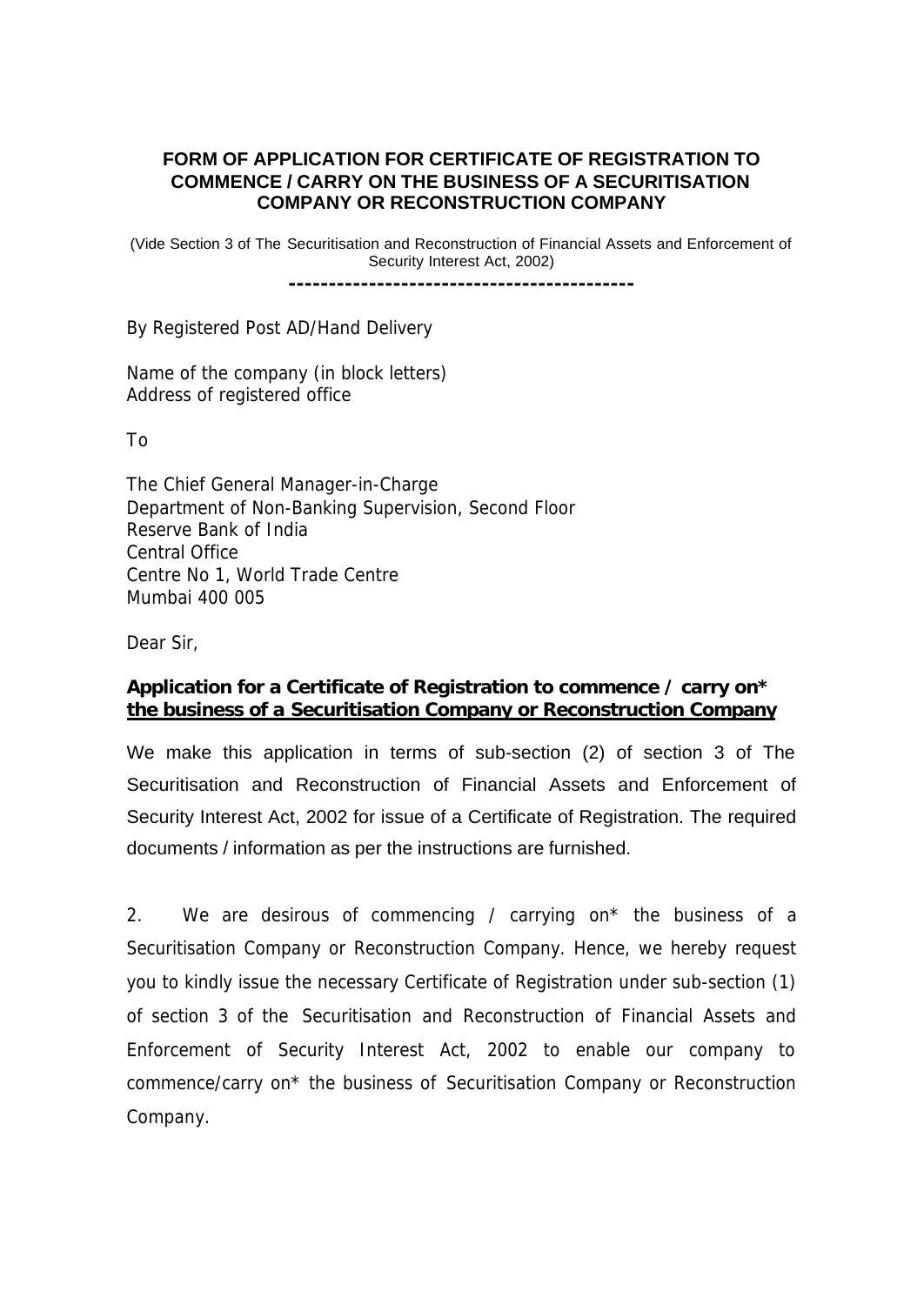We solemnly declare that to the best of our knowledge and belief, the information furnished in this application and the annexures hereto and statements enclosed are correct, complete and true. We are aware that if any of the information furnished herein is found to be incorrect / incomplete / untrue, the application for grant of Certification of Registration is liable to be rejected and the Certificate of Registration, if granted, is liable to be cancelled.

Yours faithfully,

(Signature of Authorised Official)

Name:

Date: Designation: Place: Company Seal: Encl.............. Sheets

\*Strike out whichever is not applicable.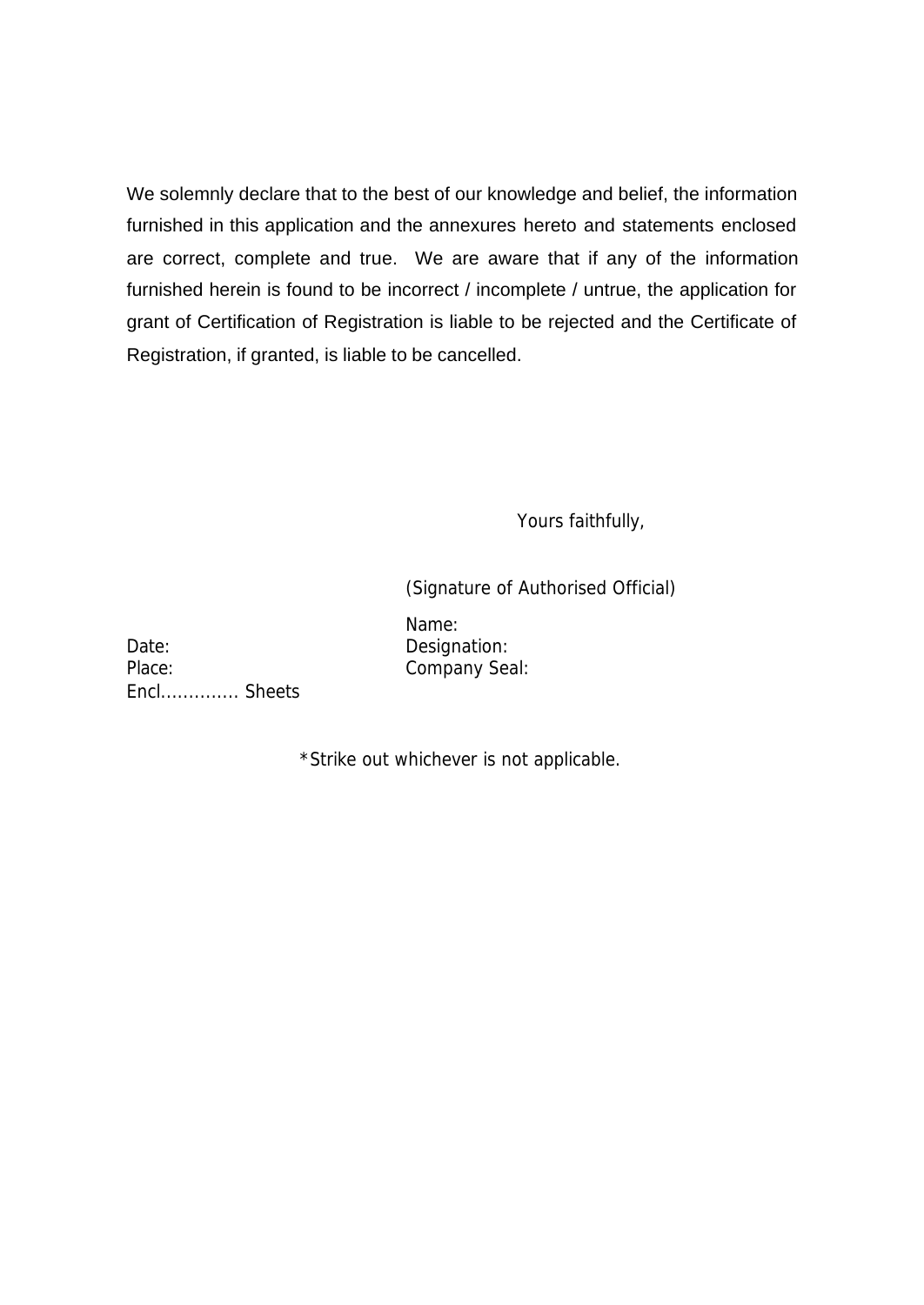#### **Annexure I**

# **IDENTIFICATION PARTICULARS OF THE COMPANY**

**Part I**

| 1.  | Name of the Company                                                                                                                                                                                                                                                                                                    |
|-----|------------------------------------------------------------------------------------------------------------------------------------------------------------------------------------------------------------------------------------------------------------------------------------------------------------------------|
| 2.  | List of Directors                                                                                                                                                                                                                                                                                                      |
| 3.  | Whether the company had changed its<br>Yes/No<br>$\sim$ 1<br>name earlier?<br>[Please see item (10) of instructions]                                                                                                                                                                                                   |
| 4.  | Whether the company had changed its<br>$\sim$ 1<br>sponsors? If so, details of earlier<br>sponsors.                                                                                                                                                                                                                    |
| 5.  | Date of incorporation                                                                                                                                                                                                                                                                                                  |
| 6.  | Date of commencement of business                                                                                                                                                                                                                                                                                       |
| 7.  | in which the company is : --------------<br>State<br>registered                                                                                                                                                                                                                                                        |
| 8.  | Full Address of the Company                                                                                                                                                                                                                                                                                            |
|     |                                                                                                                                                                                                                                                                                                                        |
|     |                                                                                                                                                                                                                                                                                                                        |
|     |                                                                                                                                                                                                                                                                                                                        |
|     |                                                                                                                                                                                                                                                                                                                        |
|     |                                                                                                                                                                                                                                                                                                                        |
| 9.  | Status: (a) Public (b) Private                                                                                                                                                                                                                                                                                         |
| 10. | Whether the company was transacting<br>Yes/No<br>(a) the business of securitisation / asset<br>reconstruction as on June 21, 2002<br>If yes, since when (date of<br>commencement of such business)<br>(b) any other business including the<br>business of an NBFI. If yes, since when<br>(date of commencement of such |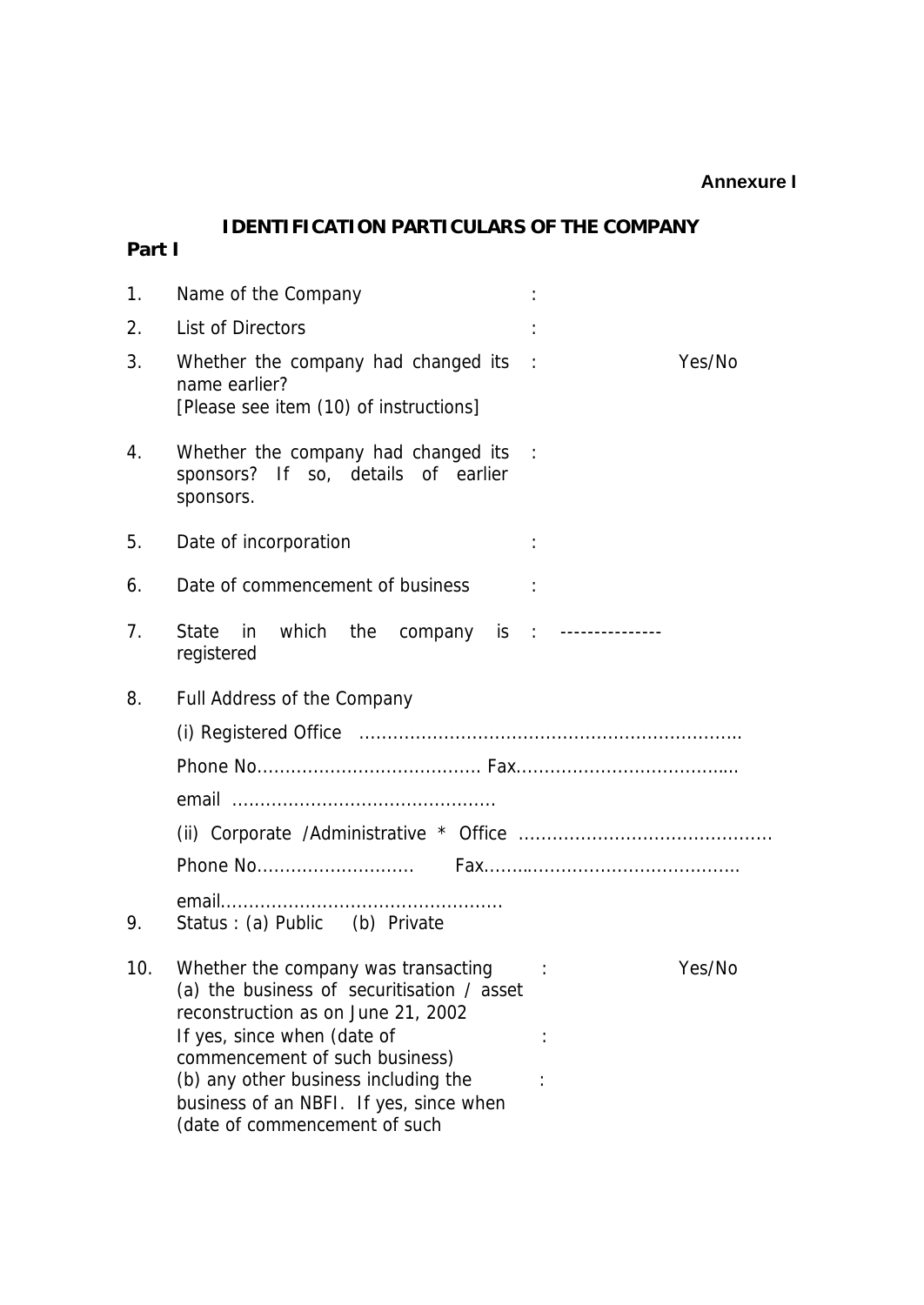business)

| 11. | Name/s of Statutory Auditor/s, if : -----------------------------<br>appointed<br>address/es<br>Phone No./ Fax                                                                                                                    |                                          | ------------------------------<br>-------------------------------                                    |          |
|-----|-----------------------------------------------------------------------------------------------------------------------------------------------------------------------------------------------------------------------------------|------------------------------------------|------------------------------------------------------------------------------------------------------|----------|
| 12. | Name/s of all bankers<br>address/es<br>Phone No./ Fax                                                                                                                                                                             |                                          | -------------------------------<br>------------------------------<br>------------------------------- |          |
| 13. | Whether the company or its related<br>party(s) has/have committed any default<br>in repayment of any loan, advance or any<br>other credit facility availed from any bank<br>/ any other financial institution including<br>NBFCs. |                                          | $\mathbb{R}$                                                                                         | Yes / No |
| 14. | If yes, furnish full details, such as name<br>and branch of lending institution, type of<br>facility, period and quantum of default,<br>etc.                                                                                      |                                          | $\mathbb{R}^2$                                                                                       |          |
| 15. | Whether the company / its related party $/$ :<br>has/have committed any default in<br>repayment of redeemable debentures /<br>preference shares / deposits                                                                        |                                          |                                                                                                      | Yes/No   |
| 16. | If yes, furnish full details of such defaults                                                                                                                                                                                     |                                          |                                                                                                      |          |
| 17. | Whether any group company is NBFC                                                                                                                                                                                                 |                                          |                                                                                                      | Yes/No   |
| 18. | If yes, whether it has<br>registration to RBI for grant of a<br>certificate of registration                                                                                                                                       | applied for                              |                                                                                                      | Yes/No   |
| 19. | If yes, whether registered / rejected                                                                                                                                                                                             |                                          |                                                                                                      | Yes/No   |
| 20. | If registered                                                                                                                                                                                                                     | Registration No.<br>Date of issue of CoR |                                                                                                      |          |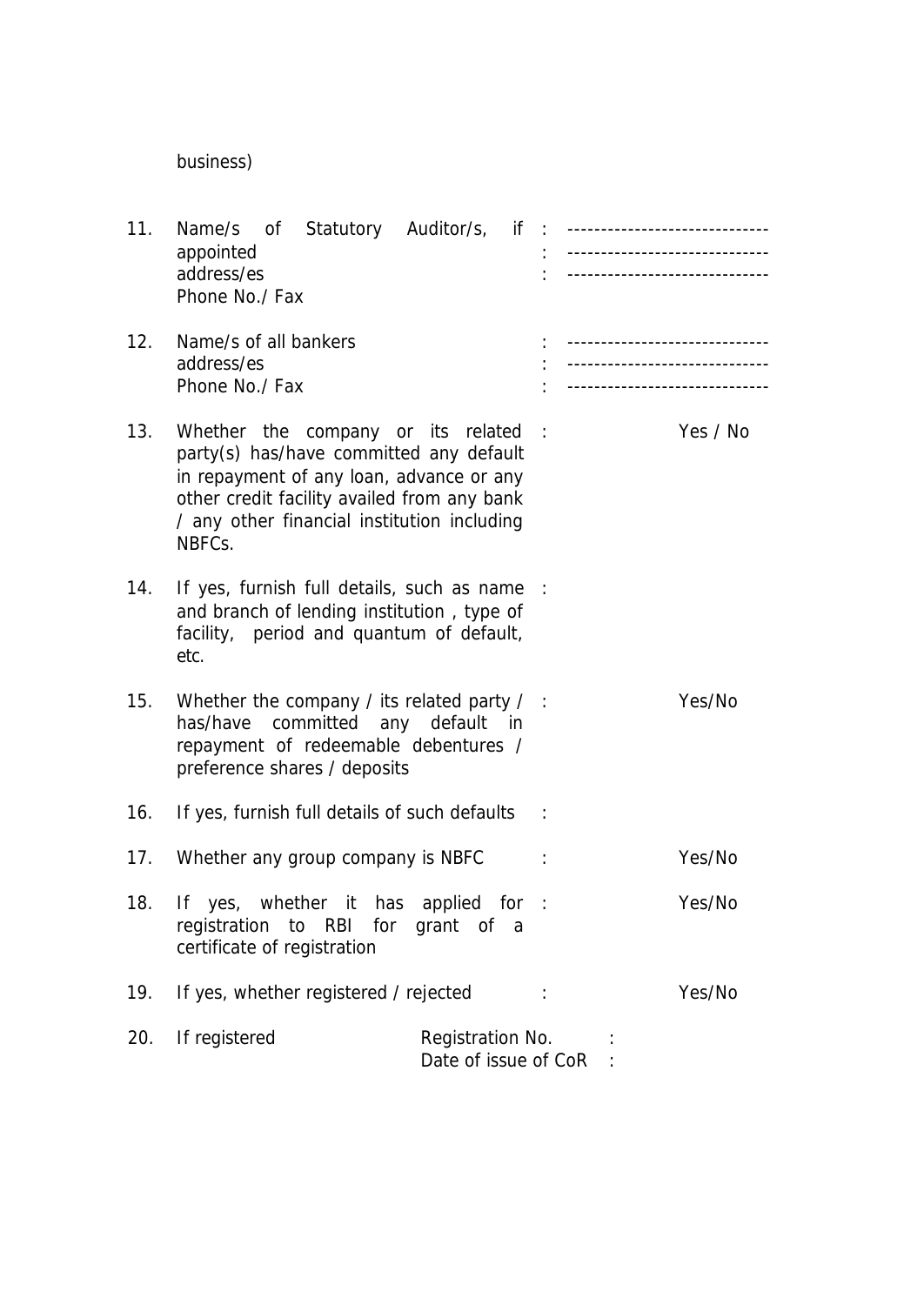#### **Part II**

## Shareholding pattern of sponsor/s (Please see item 9 of instructions)

| Sr.<br>No. | Name of sponsor &<br>address | No. of<br>shares<br>held | Amount | % to total<br>paid up<br>equity share<br>capital of the<br>Co. | Whether holding<br>controlling interest |
|------------|------------------------------|--------------------------|--------|----------------------------------------------------------------|-----------------------------------------|
|            |                              |                          |        |                                                                |                                         |
| 2.         |                              |                          |        |                                                                |                                         |
| 3.         |                              |                          |        |                                                                |                                         |
| 4.         |                              |                          |        |                                                                |                                         |
| 5.         |                              |                          |        |                                                                |                                         |
| 6.         |                              |                          |        |                                                                |                                         |
| 7.         |                              |                          |        |                                                                |                                         |
| 8.         |                              |                          |        |                                                                |                                         |
| 9.         |                              |                          |        |                                                                |                                         |
| 10.        |                              |                          |        |                                                                |                                         |

(Signature of the Authorised Official )

Name Date : Designation Place : Company Seal

\* Strike out whichever is not applicable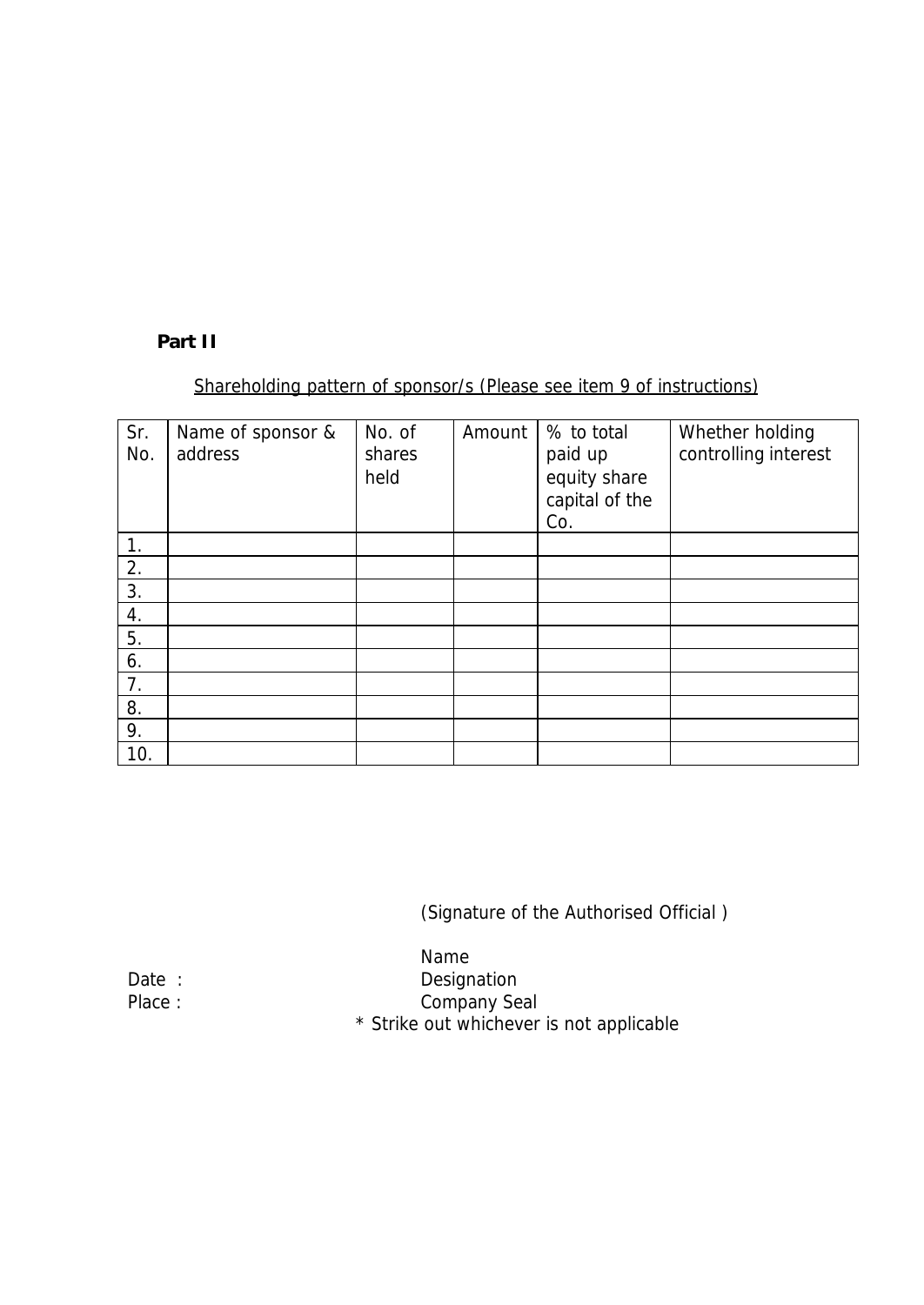## **Part I**

#### **ANNEXURE II**

## **STATEMENT OF OWNED FUND AS ON ...............**

(Please seen item No.11 of the instructions)

(Rs. in lakhs)

| Item                                                                                                 | Amount Rs. |
|------------------------------------------------------------------------------------------------------|------------|
| (i) Paid-up Equity Capital                                                                           |            |
| (ii)<br>Paid<br>up preference<br>capital to<br>the<br>extent<br>compulsorily convertible into equity |            |
| (iii) Free reserves (other than revaluation reserves)                                                |            |
| (a) General Reserves                                                                                 |            |
| (b) Share Premium Reserve                                                                            |            |
| (c) Capital Reserves (representing retained surplus                                                  |            |
| on sale of assets held in separate account)                                                          |            |
| (d) Debentures Redemption Reserve                                                                    |            |
| (e) Capital Redemption Reserve                                                                       |            |
| (f) Credit Balance in P&L Account                                                                    |            |
| (g) Other free reserves (to be specified)                                                            |            |
| (iv) Total of (i) to (iii)                                                                           |            |
| Less                                                                                                 |            |
| (v) Accumulated balance of loss                                                                      |            |
| (vi) Deferred Revenue Expenditure                                                                    |            |
| (vii) Other Intangible Assets                                                                        |            |
| (viii) Under / Short provisioning in value of Investments                                            |            |
| [other than those covered under item (xi)]                                                           |            |
| (ix) Under / Short provisioning against NPAs/bad &                                                   |            |
| doubtful debts [other than those covered under<br>Item $(xi)$ ]                                      |            |
| (x) Over recognition of income                                                                       |            |
| (xi) Book value of the shares acquired in Securitisation                                             |            |
| Company or Reconstruction Company                                                                    |            |
|                                                                                                      |            |
| (xii)<br>All other deductions required on account of items                                           |            |
| qualified by the auditors in their report on the                                                     |            |
| financial statements                                                                                 |            |
| (xiii) Total (v to xii)                                                                              |            |
| (xiv) Owned fund (iv - xiii)                                                                         |            |

(Signature of Authorised Official) Name Date : Designation Place : Company Seal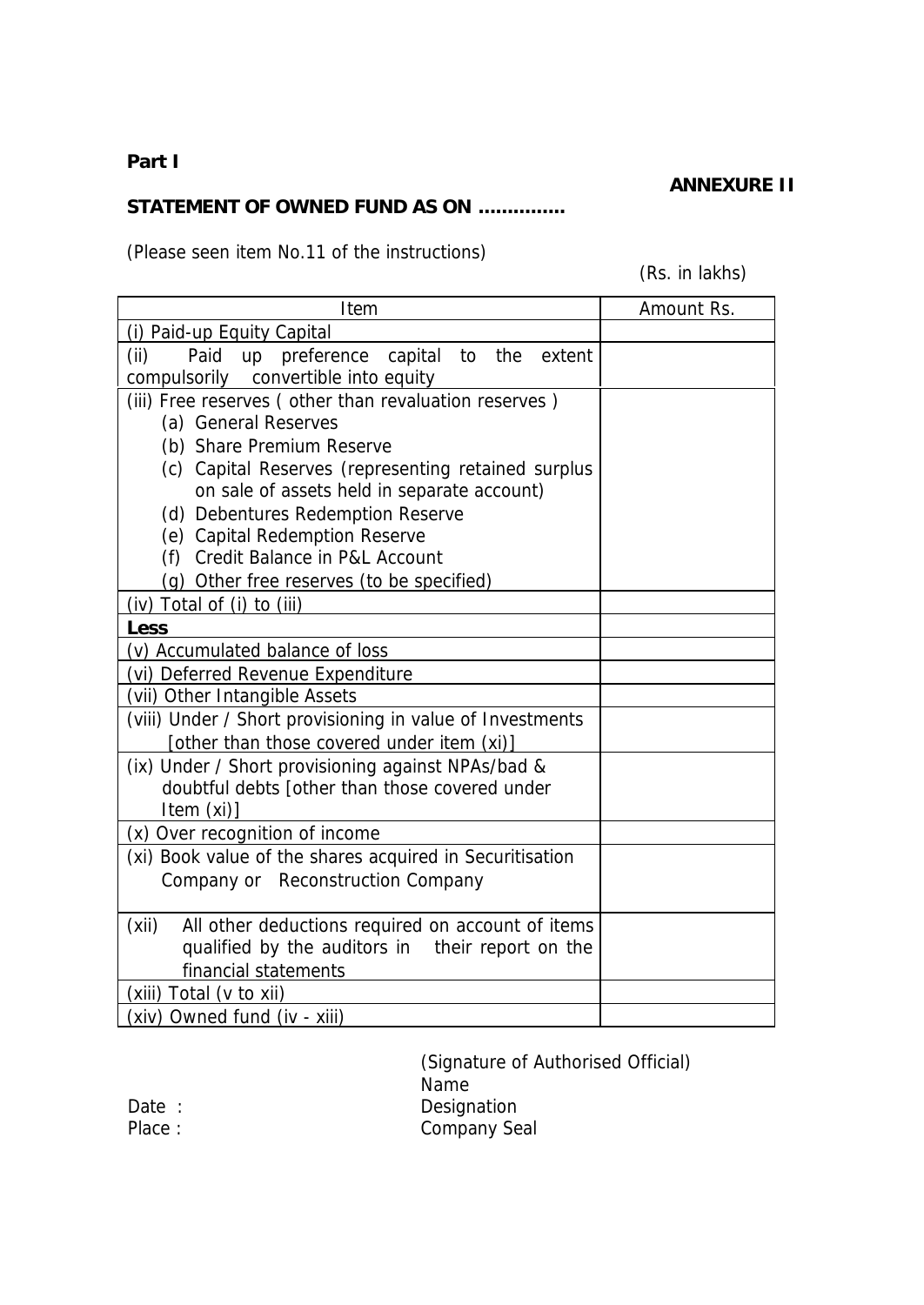\* Strike out whichever is not applicable

## AUDITOR'S CERTIFICATE

We have examined the books of account and other records maintained by.................... Limited in respect of its owned fund as on ................... and report that to the best of our knowledge and according to the information and explanations given to us and as shown by the records examined by us, the figures shown in the statement of owned fund are correct.

Chartered Accountants/Statutory Auditors\*

Date : Place:

\*Certificate to be signed by statutory auditors, if appointed.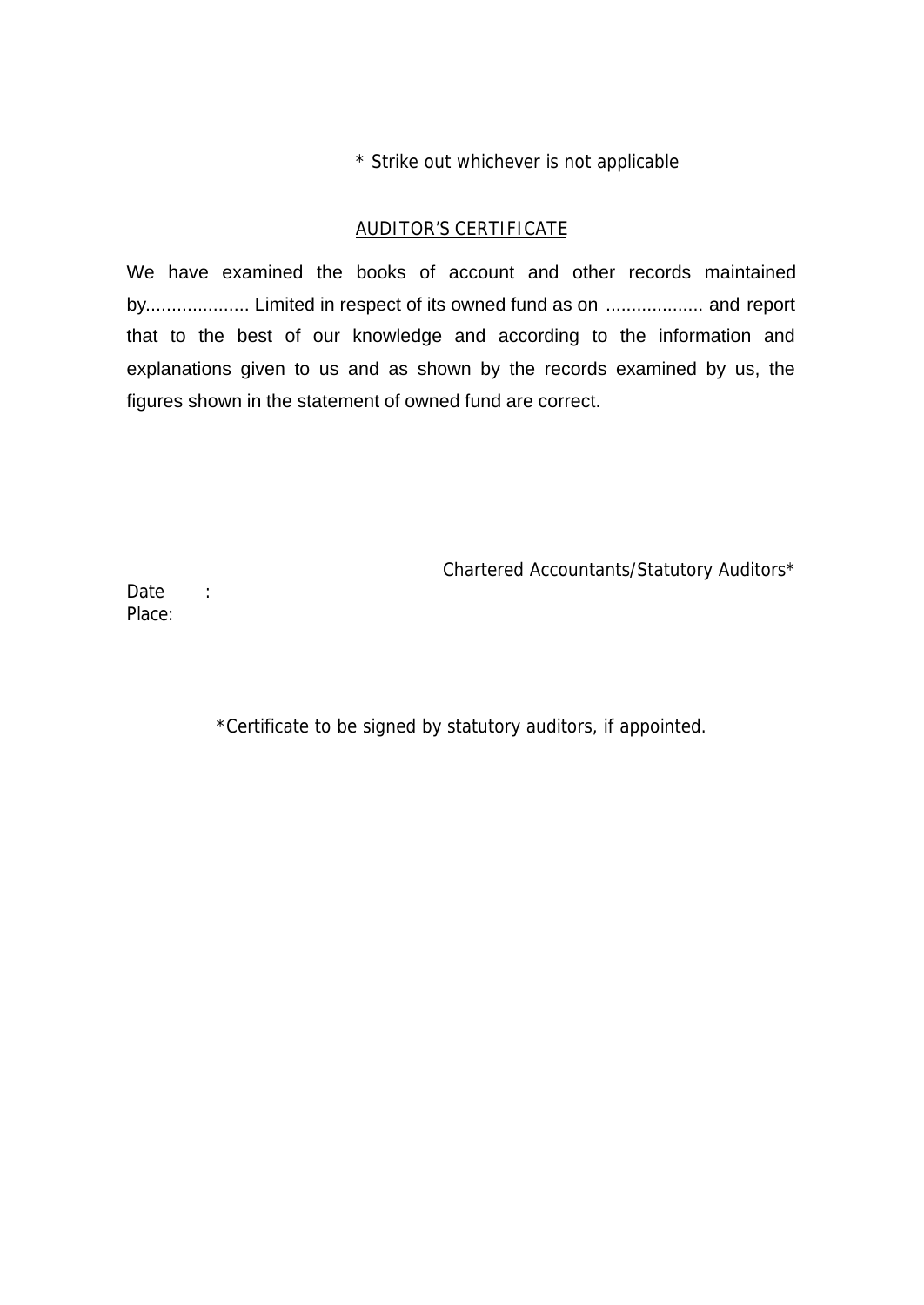#### **Annexure III**

## **INFORMATION ABOUT THE CHAIRMAN, MANAGING DIRECTOR, DIRECTORS AND THE CHIEF EXECUTIVE OFFICER OF THE COMPANY**

| 1.  | Name                                                                                                                                                              |                             |                                                                        |
|-----|-------------------------------------------------------------------------------------------------------------------------------------------------------------------|-----------------------------|------------------------------------------------------------------------|
| 2.  | Designation / Status                                                                                                                                              | $\mathbb{Z}^{\mathbb{Z}}$ . | Chairman / Managing<br>Director / Director/Chief<br>Executive Officer* |
| 3.  | Nationality                                                                                                                                                       |                             |                                                                        |
| 4.  | Age                                                                                                                                                               |                             |                                                                        |
| 5.  | <b>Business Address</b>                                                                                                                                           |                             |                                                                        |
| 6.  | <b>Residential Address</b>                                                                                                                                        |                             |                                                                        |
| 7.  | Income Tax PAN No.                                                                                                                                                |                             |                                                                        |
| 8.  | Educational/professional qualifications                                                                                                                           |                             |                                                                        |
| 9.  | Line of business or vocation                                                                                                                                      |                             |                                                                        |
| 10. | Name/s of other companies in which :<br>person has held the<br>the<br>post of<br>Chairman/Managing Director/<br>Director/ Chief Executive Officer                 |                             |                                                                        |
| 11. | (i)<br>Whether associated as<br>Sponsor, :<br>Managing Director, Chairman or Director<br>with any NBFC including a Residuary Non-<br>Banking Company.             |                             | Yes/No                                                                 |
|     | (ii) If yes, the name/s of the company/ies<br>(Separate sheet may be attached if<br>necessary)                                                                    |                             |                                                                        |
| 12. | (i) Whether prosecuted/convicted for an<br>offence involving moral turpitude or<br>for any economic offence either in the<br>individual capacity or as a partner/ |                             | Yes/No                                                                 |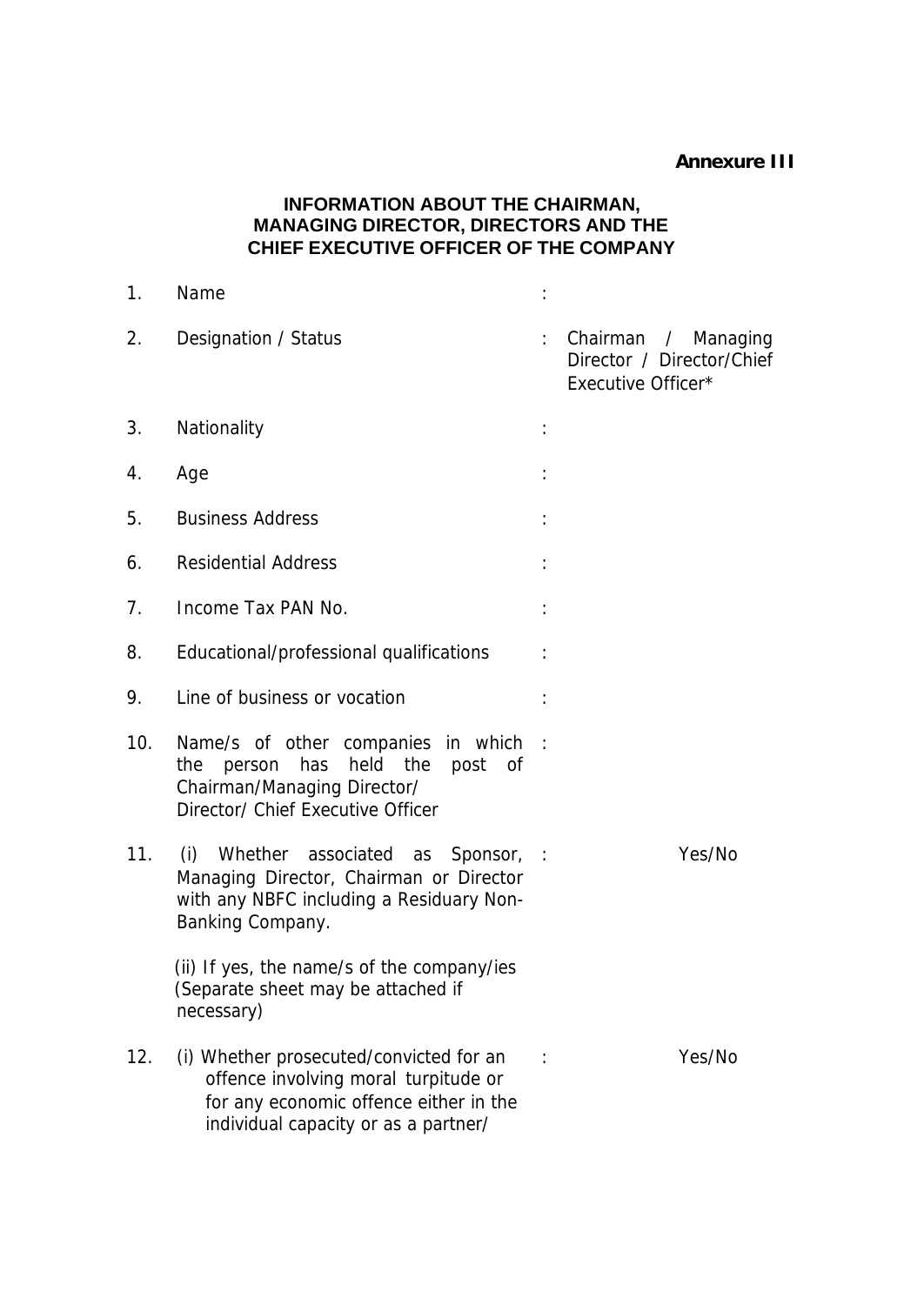|     | director of any firm/company<br>(ii) If yes, particulars thereof                                                                                                                          |        |
|-----|-------------------------------------------------------------------------------------------------------------------------------------------------------------------------------------------|--------|
| 13. | (i) Whether barred by SEBI in the past<br>from becoming Director in any<br>company                                                                                                        | Yes/No |
|     | (ii) If yes, particulars thereof                                                                                                                                                          |        |
| 14. | (i) Whether disqualified in the past to be<br>director of a company under the<br>Companies Act, 1956                                                                                      |        |
|     | (ii) If yes, particulars thereof                                                                                                                                                          |        |
| 15. | the field<br>Experience<br>in<br>of<br>finance, :<br>securitisation and asset reconstruction<br>(details)<br>(a separate sheet may be attached, if                                        |        |
|     | necessary)                                                                                                                                                                                |        |
| 16. | Equity shareholding in the applicant<br>company                                                                                                                                           |        |
|     | (i)<br>No. of shares                                                                                                                                                                      |        |
|     | <b>Face Value</b><br>(ii)                                                                                                                                                                 |        |
|     | (iii)<br>Percentage of total paid-up equity<br>share capital of the company                                                                                                               |        |
| 17. | Whether nominee of or associated with :<br>any of sponsor/s                                                                                                                               |        |
| 18. | All Bank details : A/c Nos., all Bankers' :<br>names & addresses                                                                                                                          |        |
| 19. | Whether<br>committed any default<br>in :<br>repayment of any loan, advance or any<br>other credit facility availed from any<br>bank/any<br>other financial institution<br>including NBFCs | Yes/No |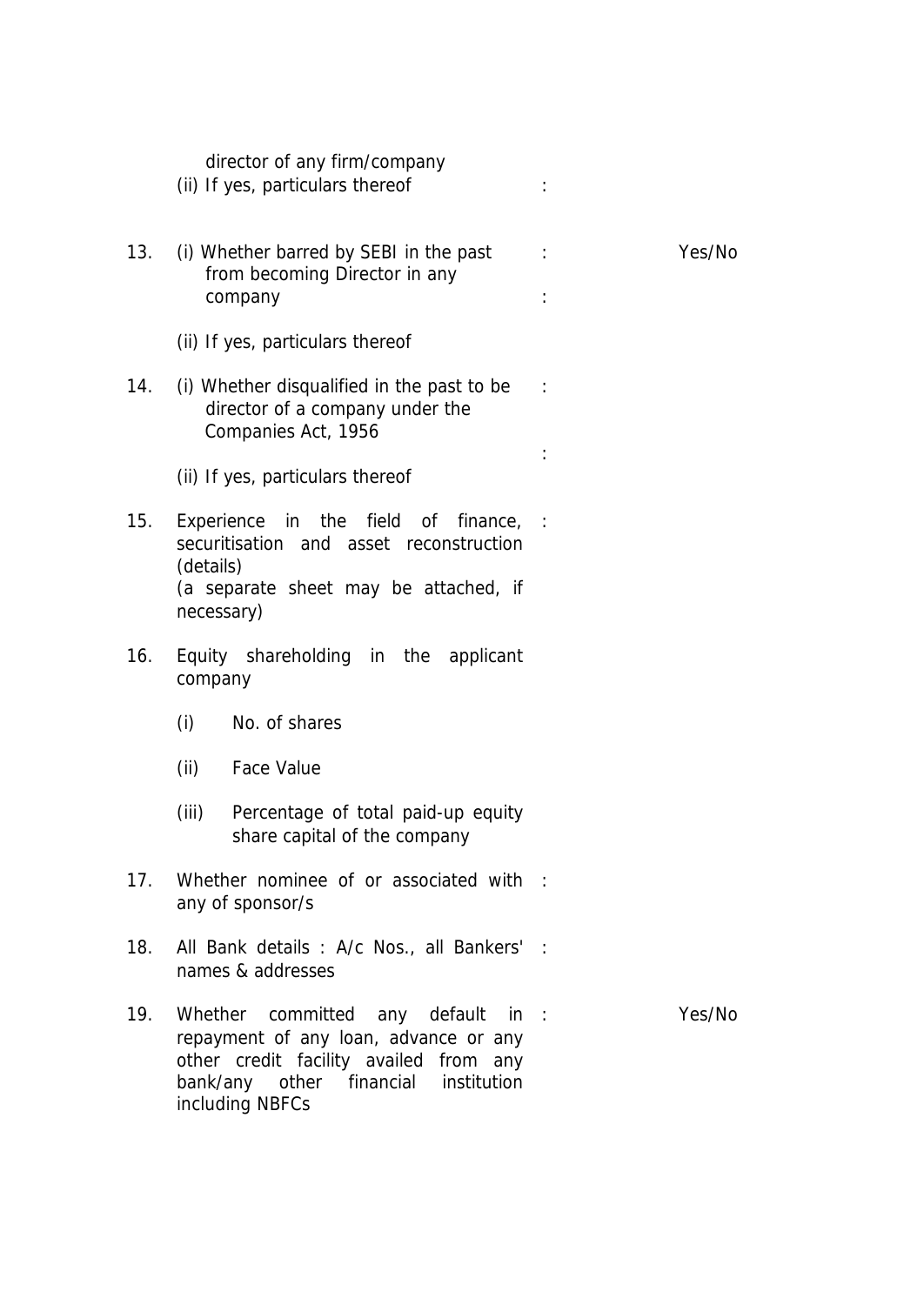20. If yes, furnish full details, such as name : and branch of lending institution, type of facility, period and quantum of default, etc.

I solemnly declare that to the best of my knowledge and belief the information furnished in the statement above is correct, complete and truly stated.

|        | Signature of the person<br>furnishing information |        |
|--------|---------------------------------------------------|--------|
|        | Name                                              | ٠      |
| Date : | Designation                                       | ٠      |
| Place: |                                                   | ٠<br>٠ |

I solemnly declare that to the best of my knowledge and belief the information furnished in the statement above is correct, complete and truly stated.

(Signature of Authorised Official of the Company)

:

:

:

Name Date : Designation in the Designation of the Contract of the Contract of the Contract of the Contract of the Contract of the Contract of the Contract of the Contract of the Contract of the Contract of the Contract of the C

Place :

Company Seal

\* Strike out whichever is not applicable.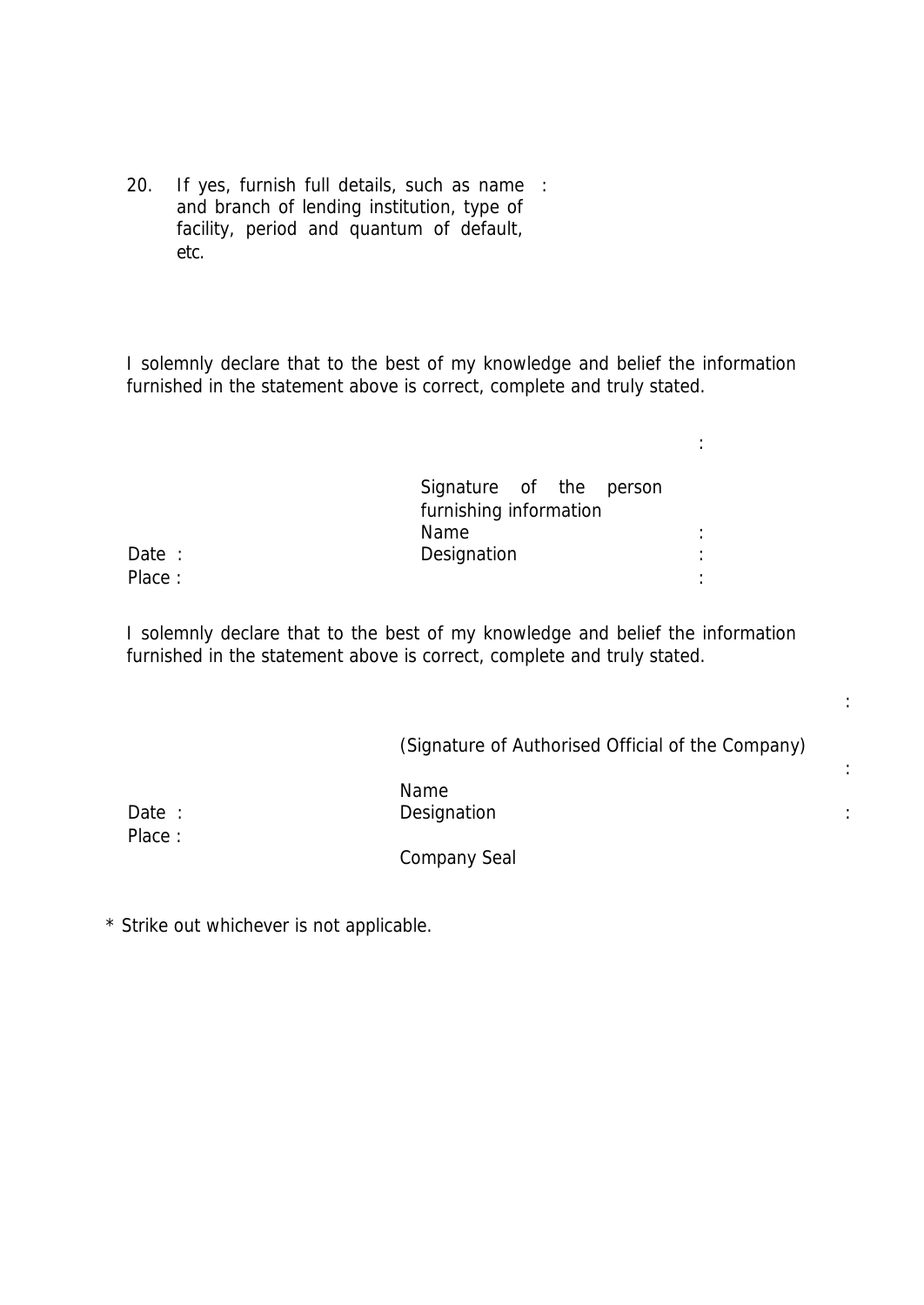#### **Annexure IV**

#### **INFORMATION ABOUT THE SPONSOR/S OF THE COMPANY**

2. Business Address :

1. Name :

- 3. Residential Address :
- 4. Income Tax PAN No. :
- 5. Line of business or vocation :
- 6. Bank A/c. No., Banker's name & address :
- 7. Whether committed any default in repayment : Yes/No of any loan, advance or any other credit facility availed from any bank / any other financial institution including NBFCs.
- 8. If yes, furnish full details, such as name and branch of lending institution , type of facility, period and quantum of default, etc.  $\mathbb{R}^2$
- 9. Whether the company / subsidiary / other companies in the same group has/have committed any default in repayment of redeemable debentures / preference shares / deposits : Yes/No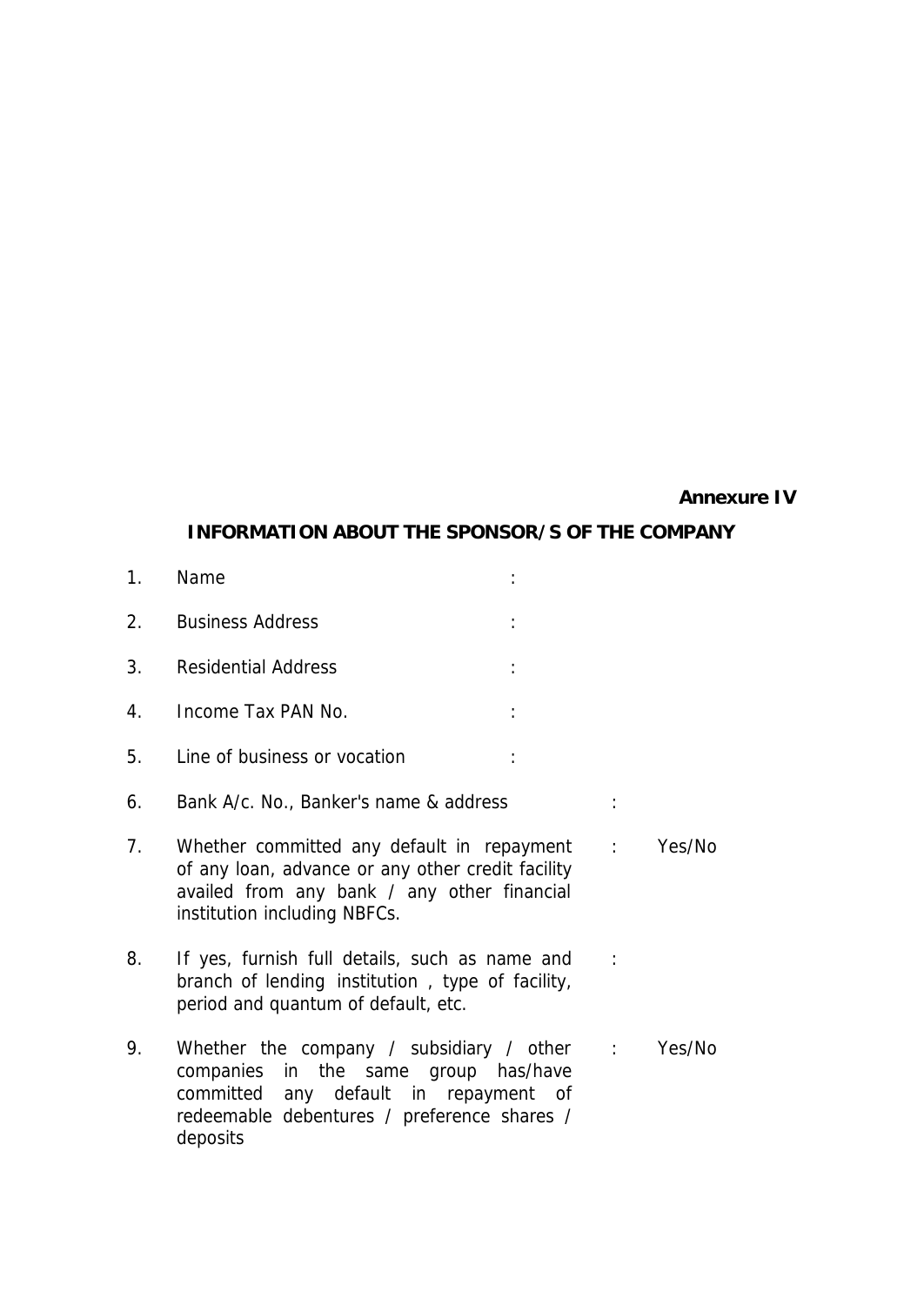- 10. Whether object clause in its Memorandum and : Yes/No Articles of Association permits investment in Securitisation Company or Reconstruction Company
- 11. Extent of investment in Reconstruction Company or Securitisation Company (i) No. of shares (ii) Face Value
	- (iii) Percentage of total paid-up equity share Capital of the company
- 12. Whether sponsor is holding company / or : holding controlling interest in the proposed company

I solemnly declare that to the best of my knowledge and belief the information furnished in the statement above is correct, complete and truly stated.

|       | Signature of Authorised official<br>Name. |  |
|-------|-------------------------------------------|--|
| Date  | Designation                               |  |
| Place | <b>Company Seal</b>                       |  |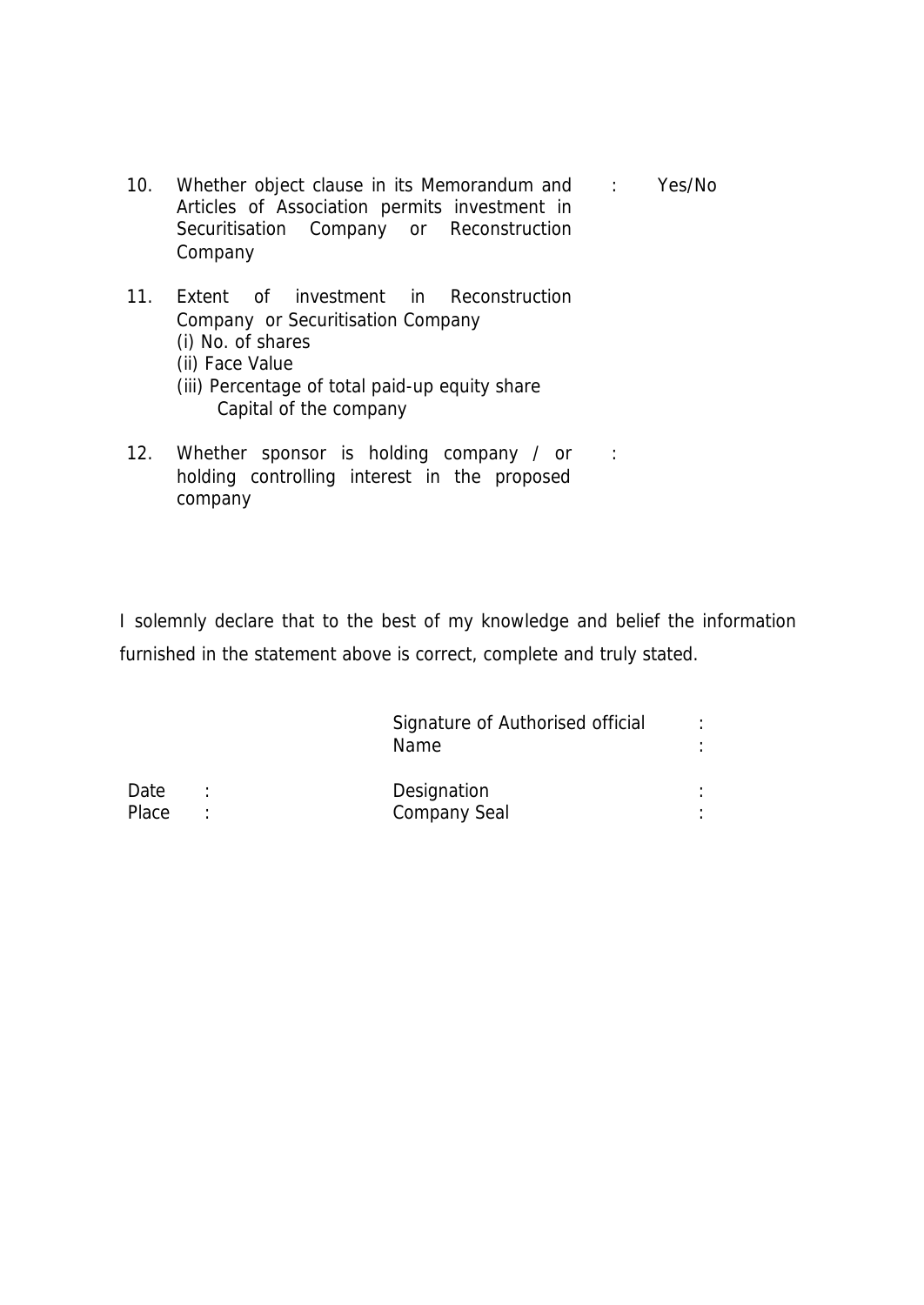## **Annexure V**

:

#### **INFORMATION ABOUT RELATED PARTIES**

- 1. Name of related Party in the same of related Party 2. Full Address 3. Line of business : 4. Status: (a) Individual Firm (b) Public : limited company / Private limited Co.
- 5. Relationship with applicant company :

## 6. **Details of Exposure**

| Item                                              | Amount (Rs. in lakh) |
|---------------------------------------------------|----------------------|
| Investment in capital shares,<br>bonds/debentures |                      |
| <b>Outstanding loans and advances</b>             |                      |
| <b>Deposits</b>                                   |                      |
| Total                                             |                      |

I solemnly declare that to the best of my knowledge and belief the information furnished in the statement above is correct, complete and truly stated.

| Signature of authorised official |   |
|----------------------------------|---|
| Name                             |   |
| Designation<br>Company Seal      | ٠ |

Date : Place :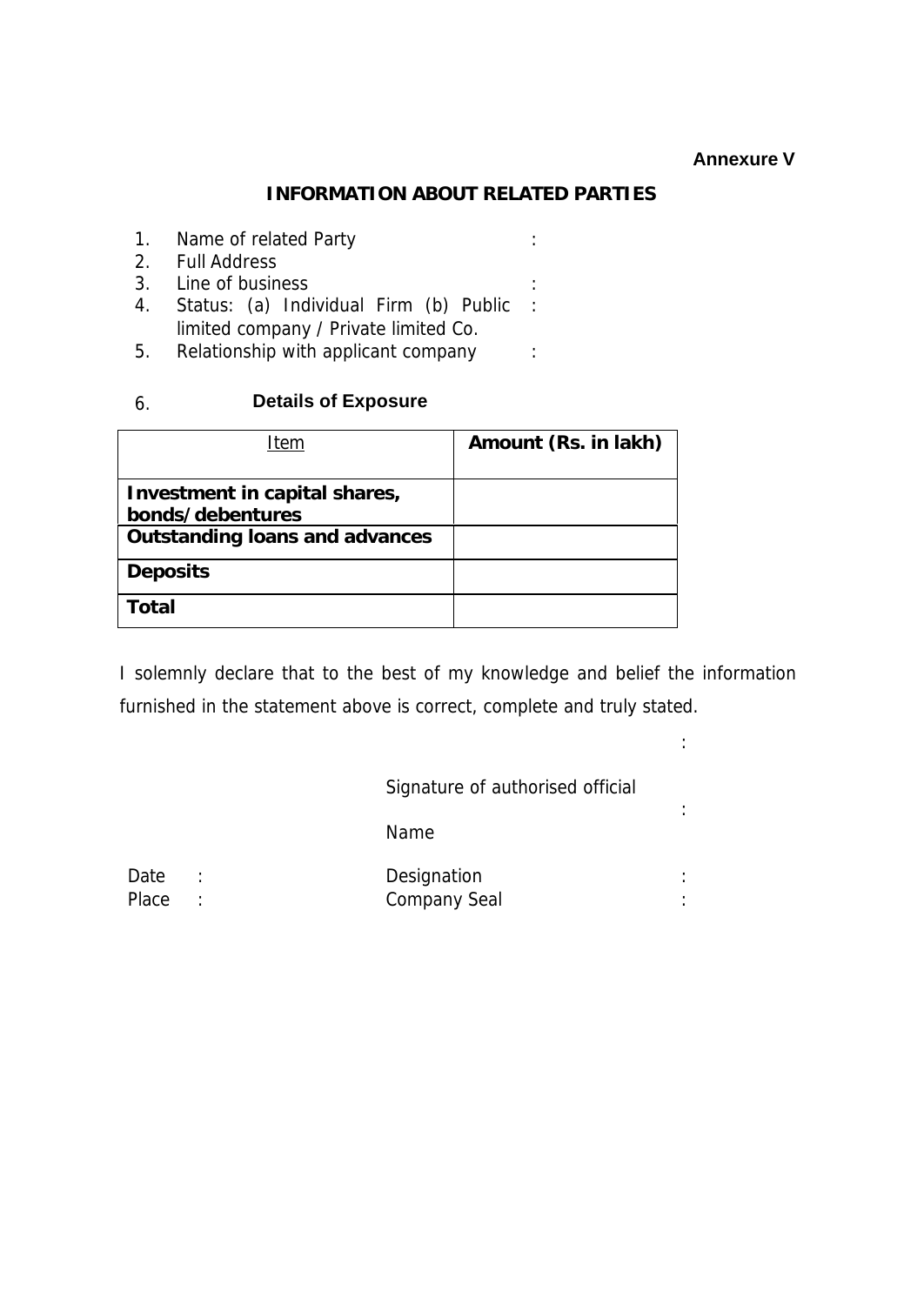## **DOCUMENTS REQUIRED TO BE ANNEXED TO THE APPLICATION FORM**

- 1. Identification particulars of the company (Annexure I).
- 2. Statement of Owned Fund (Annexure II).
- 3. Information about the management (Annexure III).
- 4. Information about the sponsor / s (Annexure IV).
- 5. Information about related parities as defined in the Accounting Standards and Guidance Notes of ICAI. (Annexure V)
- 6. Certified copy of up-to-date Memorandum and Articles of Association of the Company (evidencing therein that the company has been formed for the purpose of undertaking securitisation / asset reconstruction business only).
- 7. A Certified copy each of Certificate of Incorporation and Certificate of Commencement of Business (in case of public Ltd. companies).
- 8. A certified copy each of the Board of Directors Resolutions (i) specifically approving the submission of the application to Reserve Bank of India and its contents and names of authorised officials, (ii) stating that the company has not accepted any deposit ( as defined in Section 45-I(bb) of the Reserve Bank of India Act, 1934)/deposit accepted will be repaid in terms of the contract and the company has not defaulted in repayment of deposits / interest thereon so far, (iii) stating whether or not the directors of the company have adequate professional experience in matters related to finance, securitisation and reconstruction, (iv) stating that none of the directors are disqualified to be appointed as directors as per the provisions of the Companies Act, 1956 and (v) stating that the company, if carrying on any other business other than the business of securitisation/asset reconstruction as defined in the Act on or before the date of application, will cease to carry on any such business by June 20,2003 if the company is granted registration by RBI ( carrying out the business of securitisation, which does not fall under the definition of Securitisation as in Section 2(I)za of the Act, will fall under 'other activity' ).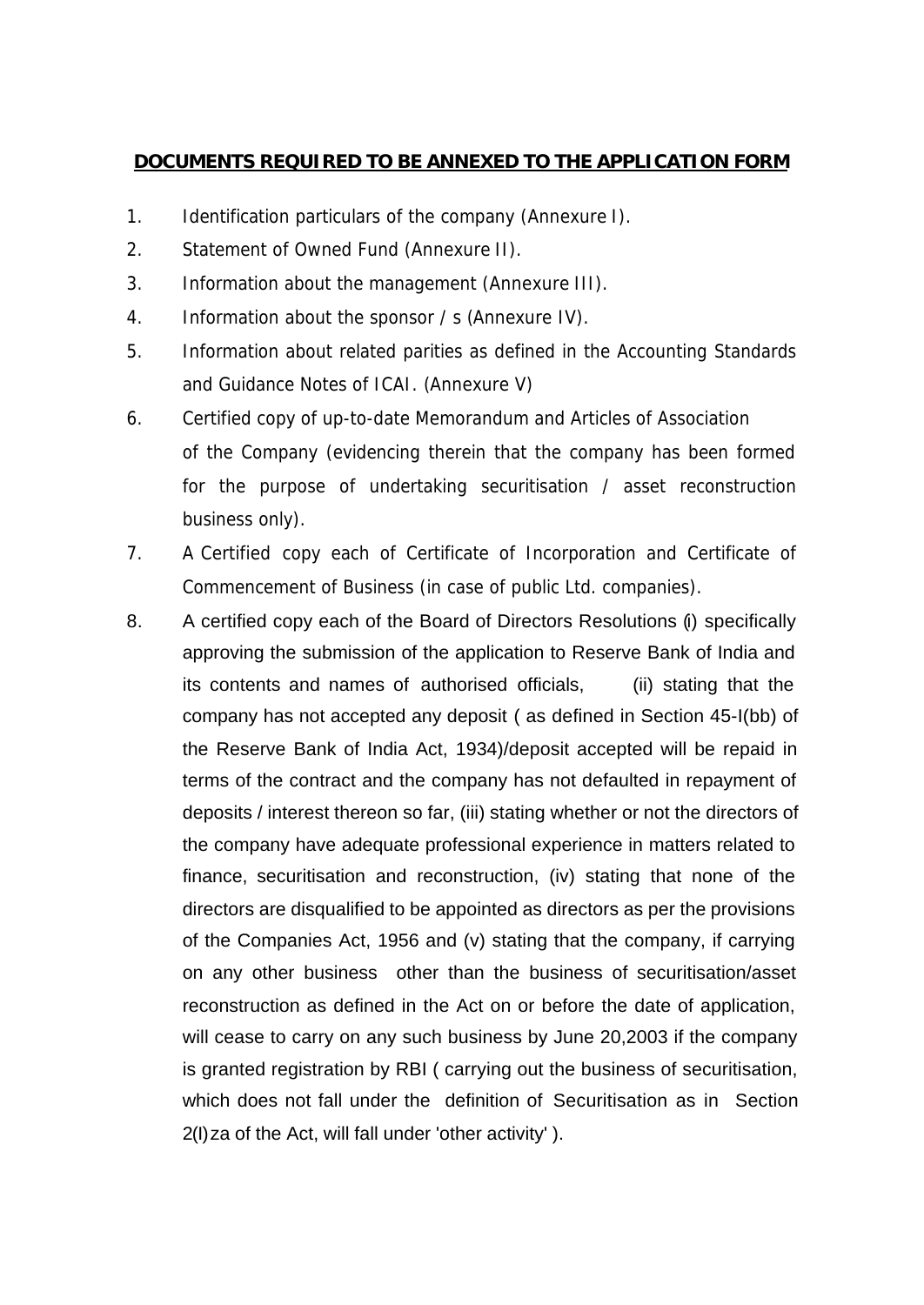- 9. A certified copy of Board of Directors Resolution and Auditor's Certificate (in original) to the effect that;
	- (i) the company has not incurred losses in any of the three preceding financial years; (for existing companies only)
	- (ii) the company has not engaged (for existing companies only) / will not engage in any business other than securitisation and asset reconstruction;
	- (iii) any of the sponsors is not a holding company of the securitisation company or reconstruction company, or does not otherwise hold any controlling interest in such securitisation company or reconstruction company,
	- (iv) the Board of Directors of the company does not consist of more than half of its total number of directors who are either nominees of any sponsor or associated in any manner with the sponsor or any of its subsidiaries;
- 10. The Board of Directors should, by means of a report, state that the company has made adequate arrangements for realisation of the financial assets acquired for the purpose of securitisation / asset reconstruction and that it shall be able to service its obligations on respective due dates to the qualified institutional buyers or other persons.
- 11. A copy each of the Profit and Loss account and audited Balance Sheet for the last 3 years or for such shorter period as are available (for companies already in existence).
- 12. Business plan of company for the next three years giving details of its (a) thrust of business;
	- (b) amount of Financial Assets proposed to be acquired;
	- (c) market segment;
	- (d) projection of investments and income;
	- (e) statement of Financial Assets and Liabilities; and
	- (f) organisational Structure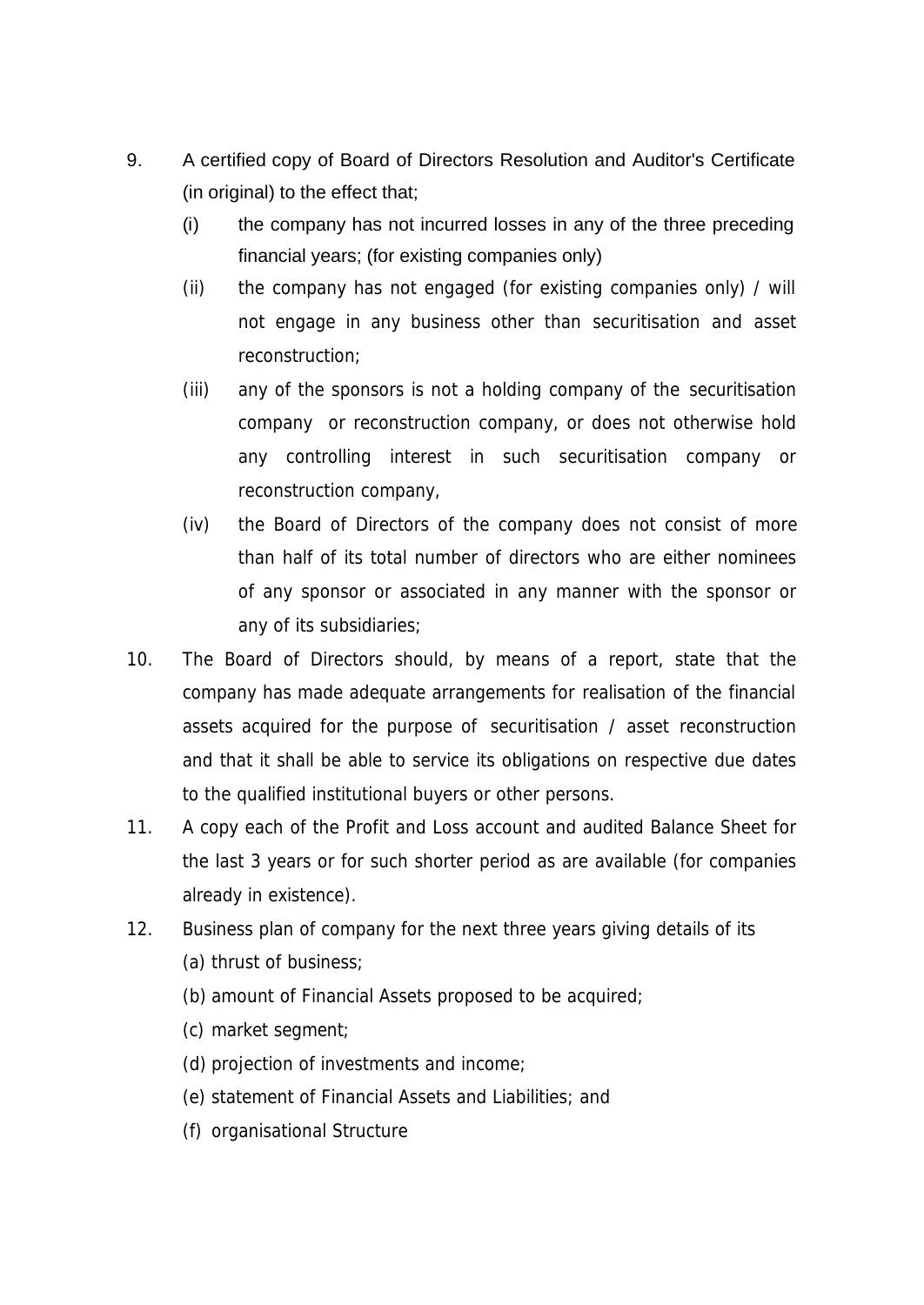**\* Delete whichever is not applicable.**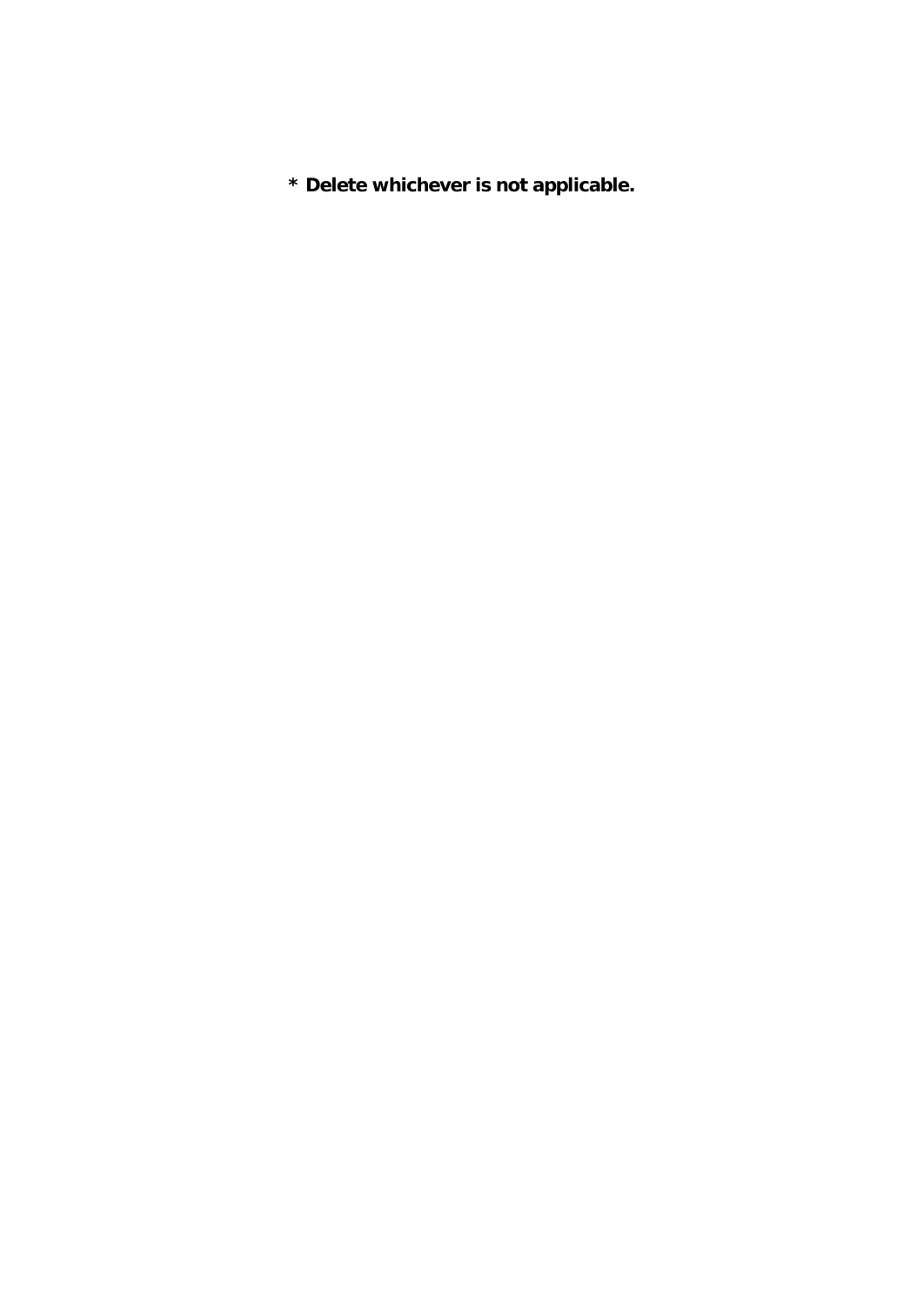## **INSTRUCTIONS**

## **(Application form should be filled up strictly in accordance with these instructions)**

#### GENERAL

- 1. Application should be made in this form only. Wherever space is insufficient, information may be furnished in separate sheet/s.
- 2. Application along with enclosures duly completed should be submitted in duplicate on or before March 20, 2003 to the Department of Non-Banking Supervision, Reserve Bank of India, Central Office, Centre I, 2<sup>nd</sup> floor, World Trade Centre, Mumbai 400 005.
- 3. A photocopy of the application together with enclosures / Annexures, as submitted may be kept with the company for its record.
- 4. Application should be signed by any of the following officials authorised by the Board of Directors in this behalf (viz., Chairman/Managing Director/Director/ Chief Executive Officer/ Company Secretary, hereinafter known as the Authorised Official).
- 5. Application should bear the company seal.
- 6. An acknowledgement for having submitted the application may be obtained from the RBI.
- 7. Statement of Owned Fund to be submitted as on date of the latest audited balance sheet.

#### ANNEXURE I

- 8. 'Sponsor' as defined in terms of Section 2(1) (zh) of the Securitisation and Reconstruction of Financial Assets and Enforcement of Security Interest Act,2002.
- 9. "control" includes the right to appoint majority of the directors or to control the management or policy decisions exercisable by a person, directly or indirectly, including by virtue of his shareholding or management rights or shareholders' agreements or voting agreements or in any other manner.
- 10. In case the company has changed its name earlier, a list of all the earlier names of the company and date/s of change together with the names of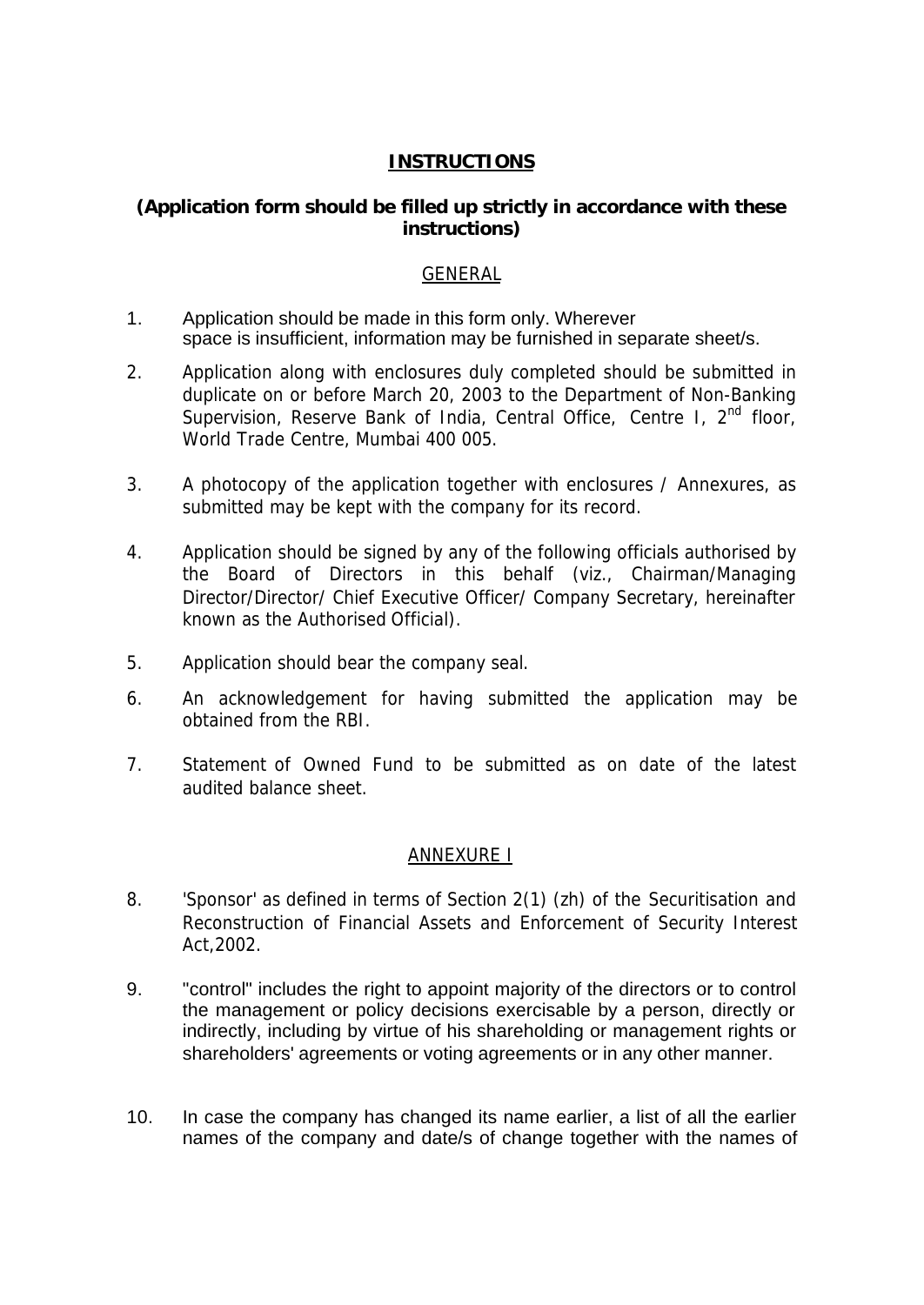Chief Executive Officer and Chairman at the time of change of name should be furnished.

## **ANNEXURE II**

- 11. The particulars/information to be furnished in Annexure-II of the application should be based on figures as disclosed in the latest audited balance sheet. However, in the case of a company incorporated on or after 21.6.2002, such particulars/information should be based on the balance sheet as on a date falling within not more than thirty days preceding the date of application.
- 12. `Free reserve' includes reserves shown in the balance sheet and created through an allocation out of profits but not being (a) a reserve created for repayment of any future liability or for depreciation on assets or for bad debts, or (b) a reserve created by revaluation of assets of the company.
- 13. "Related Party" means related parties as per the accounting standards and guidance notes of issued by the Institute of Chartered Accountants of India.
- 14. Under / Short provisioning in value of investments, against NPAs and over-recognition of income will be as identified by statutory auditors/internal auditors/RBI inspecting officer.
- 15. The contents of Annexure II should be certified by a Chartered Accountant.

## **ANNEXURE III**

- 16. The information about the sponsor, chairman, managing director, directors and the chief executive officer of the company must be certified by each individual, chairman, managing director, directors and the chief executive officer of the company and counter signed by the Authorised Official of the applicant company.
- 17. Separate form should be submitted in this format of each of such functionaries.

## **ANNEXURE IV**

18. Separate form should be submitted in respect of each of the sponsors.

## **ANNEXURE V**